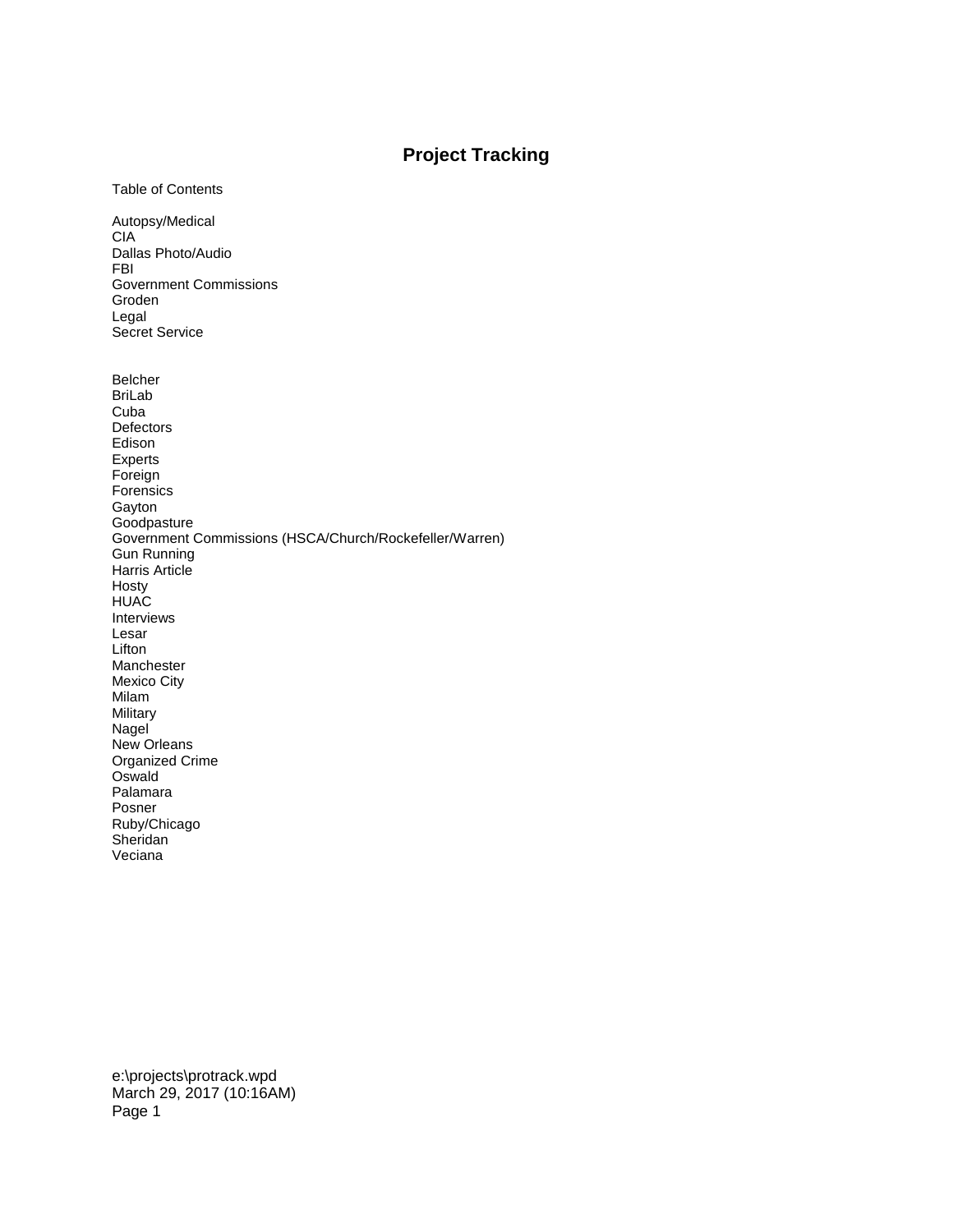Projects 1

| <b>AUTOPSY/MEDICAL</b>                        |  |
|-----------------------------------------------|--|
| Dallas doctors<br>appointment with McClelland |  |
| Bethesda                                      |  |
| Leland Benson (Dave sent info)                |  |
| <b>NPC</b>                                    |  |
| Marily Buckler (Dave sent info)               |  |
| Dox                                           |  |
| Sandy Spencer                                 |  |
| Stringer autopsy photos (St. Louis)           |  |
| NPC                                           |  |
| Bethesda                                      |  |
| autopsy logs                                  |  |
| Doug's August 2 memo                          |  |
| <b>Reinterview Boswell</b>                    |  |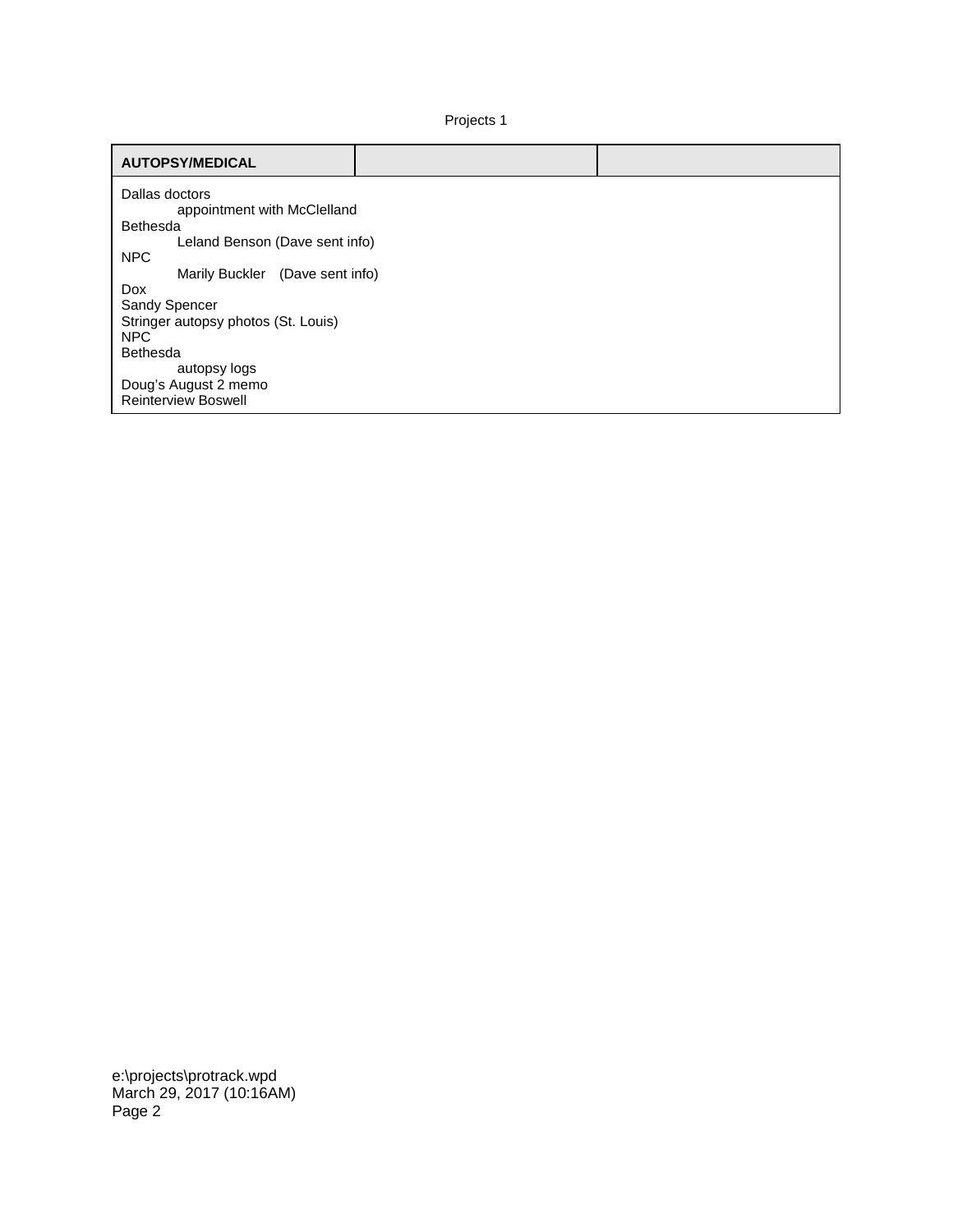| <b>CIA</b>                                                                      | <b>Bob</b>                                                                    |  |
|---------------------------------------------------------------------------------|-------------------------------------------------------------------------------|--|
| Colby COMPLETE<br>Letter to Nechiporenko<br><b>Helms COMPLETE</b>               |                                                                               |  |
| <b>Interviews</b><br>Gestetner                                                  |                                                                               |  |
| any follow-up?<br>Goodpasture<br>see Goodpasture                                |                                                                               |  |
| Scelso<br>TJG draft report                                                      |                                                                               |  |
| Roman<br>contact, set time                                                      |                                                                               |  |
| request CI Staff History<br>request Capehart<br>request HTLINGUAL               | request OPA files on JFK; LHO; WC; JFK ass; HTLINGUAL; Domestic Surveillance  |  |
| $CIA-1$<br>we must review as soon as complete<br>CIA-7 Cables                   | spoke to Barry August 1, 1996; he is working on incomplete parts              |  |
| spoke to Barry August 1, 1996; he is working on it<br>CIA-8 IC Staff            |                                                                               |  |
| spoke to Barry August 1, 1996; he is working on it<br>CIA-9 Intel pubs          |                                                                               |  |
| spoke to Barry August 1, 1996; he is working on it<br>CIA-10 Defectors          |                                                                               |  |
| spoke to Barry August 1, 1996; he is working on it<br>CIA-11 Duran              | spoke to Barry August 1, 1996; search is ongoing; small likelihood of results |  |
| CIA-12 JMWAVE individuals<br>spoke to Barry August 1, 1996; he is working on it |                                                                               |  |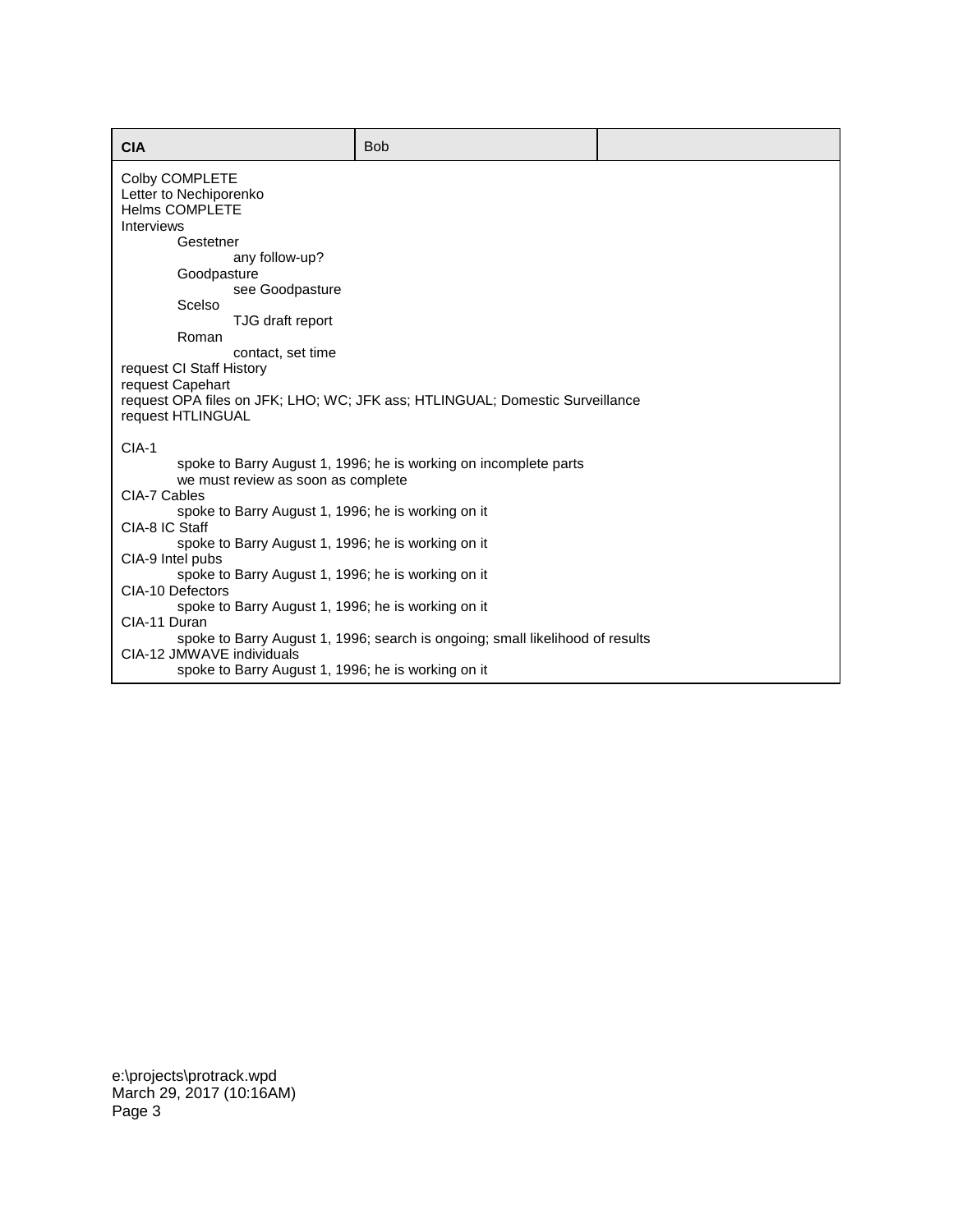| Dallas Photo/Audio, etc.                             |                                                           |  |
|------------------------------------------------------|-----------------------------------------------------------|--|
| Willis                                               |                                                           |  |
| <b>KTVT</b>                                          | should we pay for her to come to NARA to have copies made |  |
| <b>KXAS</b>                                          |                                                           |  |
| <b>KRLD</b>                                          |                                                           |  |
| <b>WFAA</b>                                          |                                                           |  |
| Dallas Municipal Archives                            |                                                           |  |
| Dallas Morning News                                  |                                                           |  |
| Sixth Floor                                          |                                                           |  |
| promised inventory                                   |                                                           |  |
| Ft. Worth Star Telegram                              |                                                           |  |
| Cory Cooper's originals                              |                                                           |  |
| Bill Betzner (same angle as Willis) Lives in DC area |                                                           |  |
| Zapruder                                             |                                                           |  |
| see legal                                            |                                                           |  |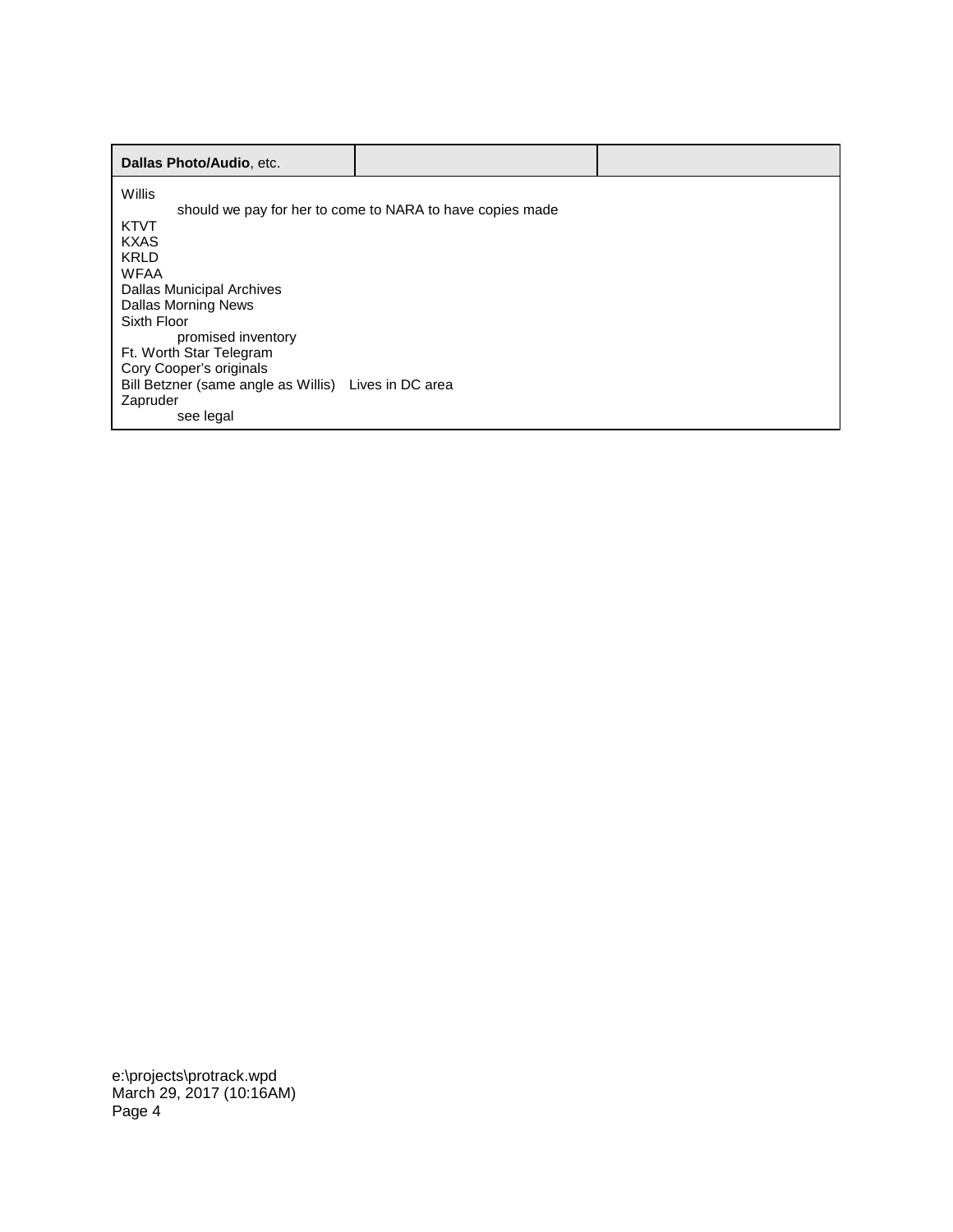| <b>FBI</b>                                                                                                                   |  |
|------------------------------------------------------------------------------------------------------------------------------|--|
| Carver Gayton<br>see Gayton, Carver<br>Martens, Layton (request from Mary Ellen Roy)<br>Keeley is running a check on Martens |  |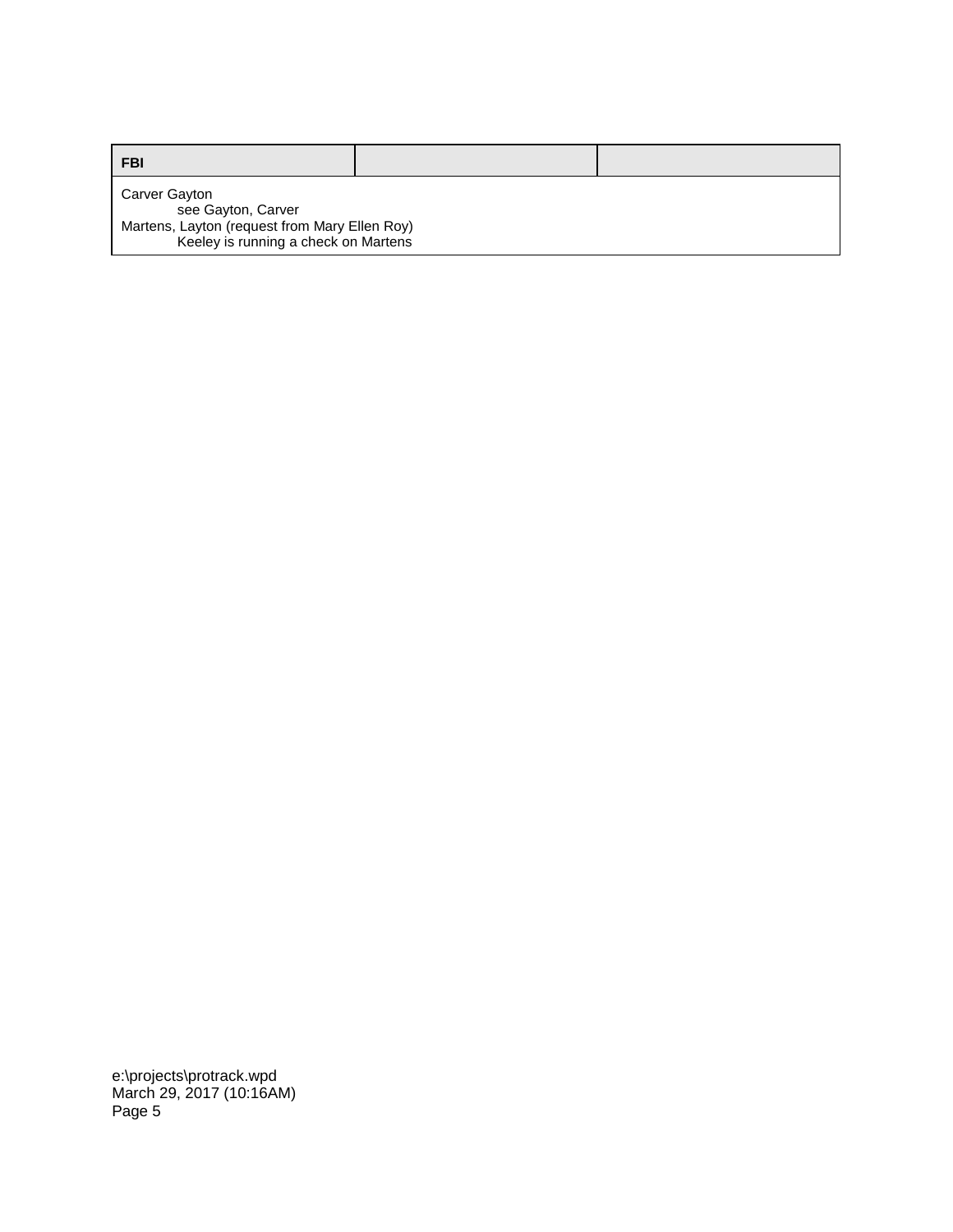| <b>Government Commissions</b>                                                                                                                                            |  |
|--------------------------------------------------------------------------------------------------------------------------------------------------------------------------|--|
| <b>TIME TO ACT W/SSCI</b><br>Church/SSCI<br>awaiting response to Freeman's memo to Jim Wolfe<br><b>HSCA</b><br><b>Rockefeller Commission</b><br><b>Warren Commission</b> |  |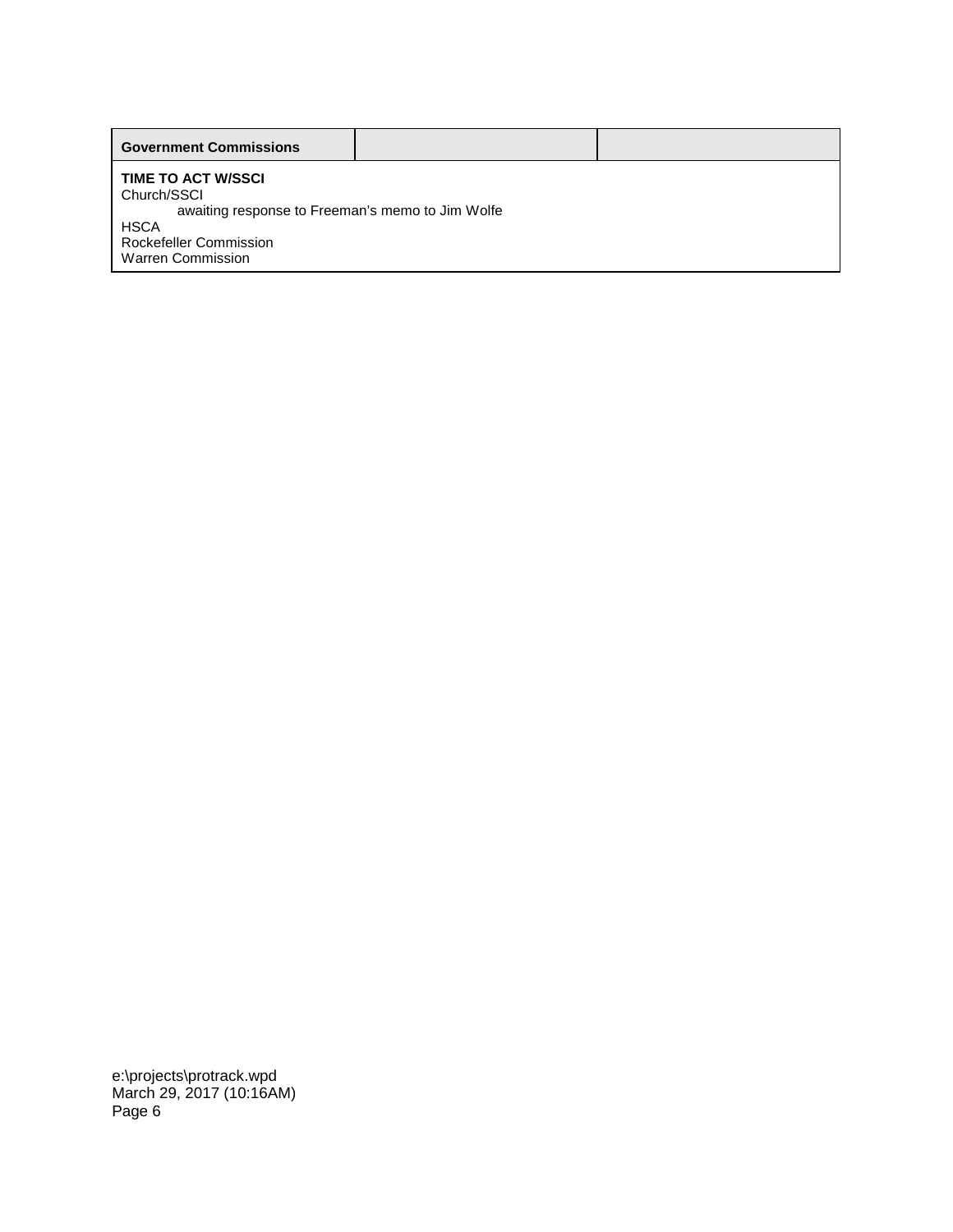| Groden, Robert                     | Laura |  |
|------------------------------------|-------|--|
| speak to Justice<br>Dan Schneider? |       |  |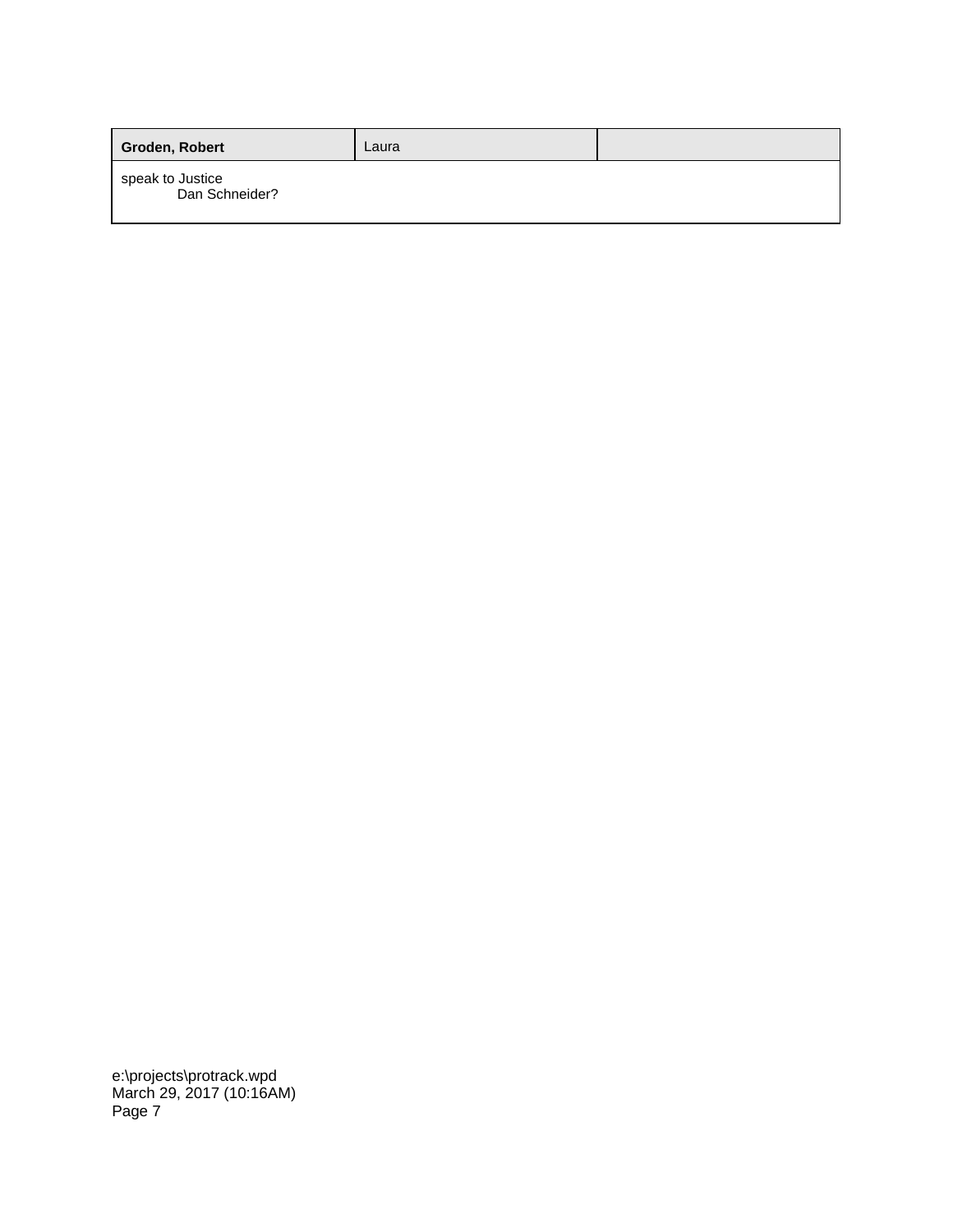| <b>LEGAL</b>                                                                                                                    | <b>TJG</b> |  |
|---------------------------------------------------------------------------------------------------------------------------------|------------|--|
| Zapruder<br>Board and Staff personnel files: technical amendments<br><b>Reporting Requirements</b><br>requested info from Laura |            |  |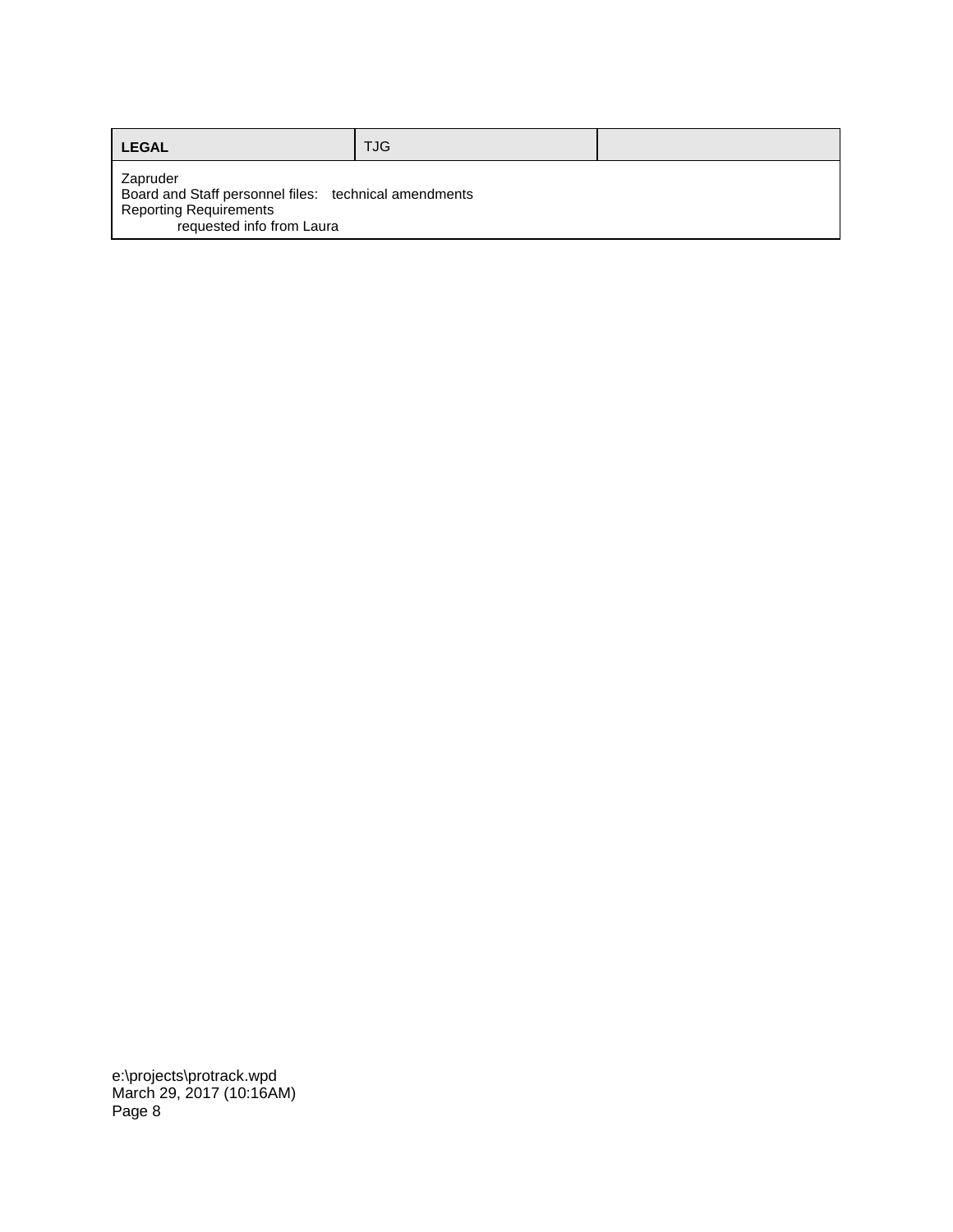| <b>Secret Service</b>                                |  |
|------------------------------------------------------|--|
| read Joan's memo of 7/29/96                          |  |
| <b>SS-1</b>                                          |  |
| $SS-2$                                               |  |
| $SS-3$                                               |  |
| <b>SS-4</b>                                          |  |
| $SS-5$                                               |  |
| Vezeris responded 7/24/96 saying no info in files.   |  |
| We should insist on seeing the files. August 3, 1996 |  |
| SS-6                                                 |  |
| SS-7                                                 |  |
| SS-8                                                 |  |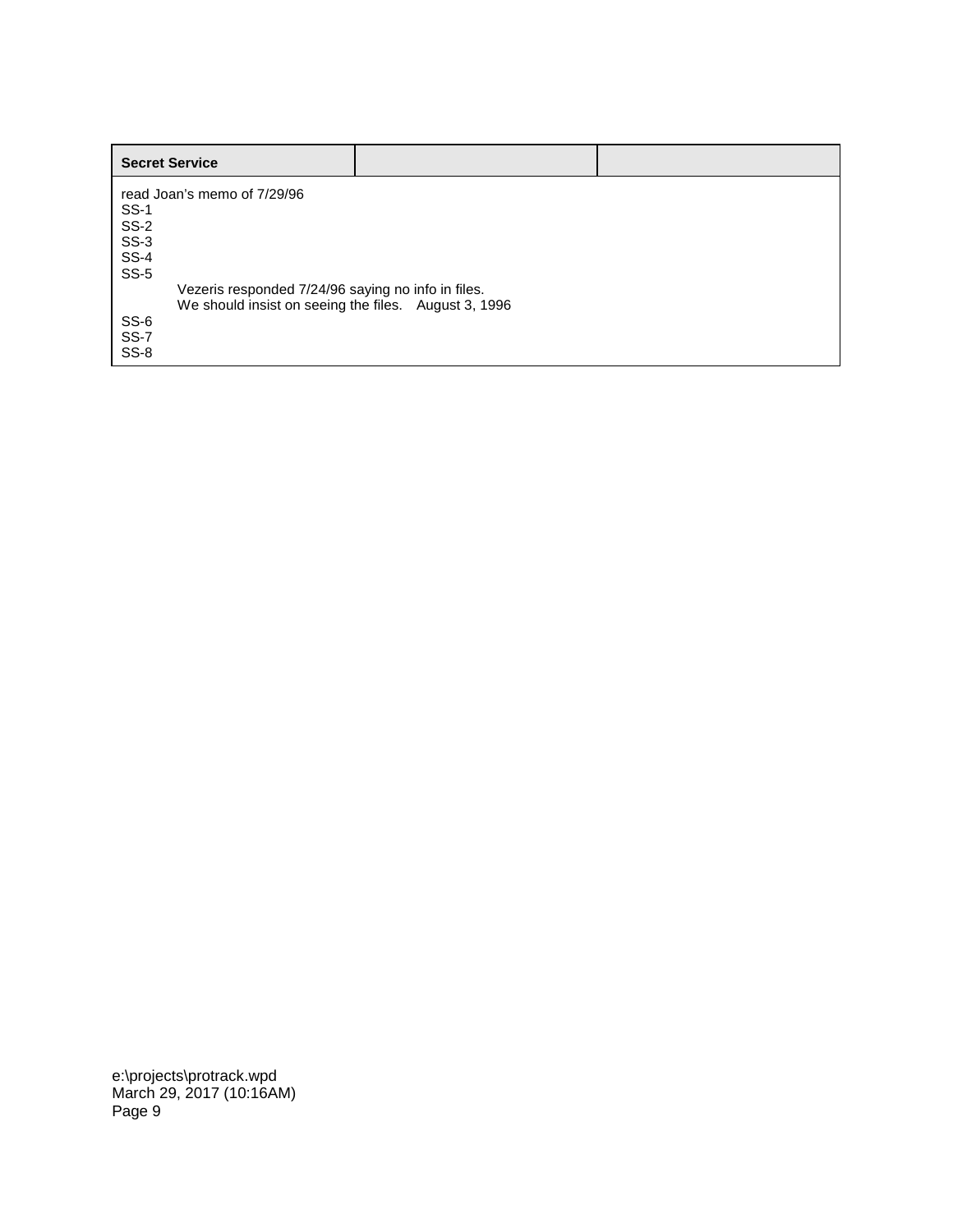## Projects 2

| <b>ATF</b>                                     |  |
|------------------------------------------------|--|
| ATF-01<br>ATF-02<br>ATF-03<br>ATF-04<br>ATF-05 |  |

| Belcher        |  |
|----------------|--|
| Set interviews |  |

| <b>BriLab</b>                                                                                          |  |
|--------------------------------------------------------------------------------------------------------|--|
| review report by Kevin<br>await shipment to DC<br>get DC BriLab order<br>Remove seal:<br>Final Report: |  |

| Cuba                                                                       | Chris/Manuel/Kevin |  |
|----------------------------------------------------------------------------|--------------------|--|
| Cubana<br>Escalante<br>Hemming<br>Lesar 5/6/96 letter<br>referred to team. |                    |  |

| Defectors   |  |
|-------------|--|
| CIA-10 sent |  |

| Edison, Adele                                                     | Laura |  |
|-------------------------------------------------------------------|-------|--|
| Laura will create list of things needed to be done. July 29, 1996 |       |  |

Т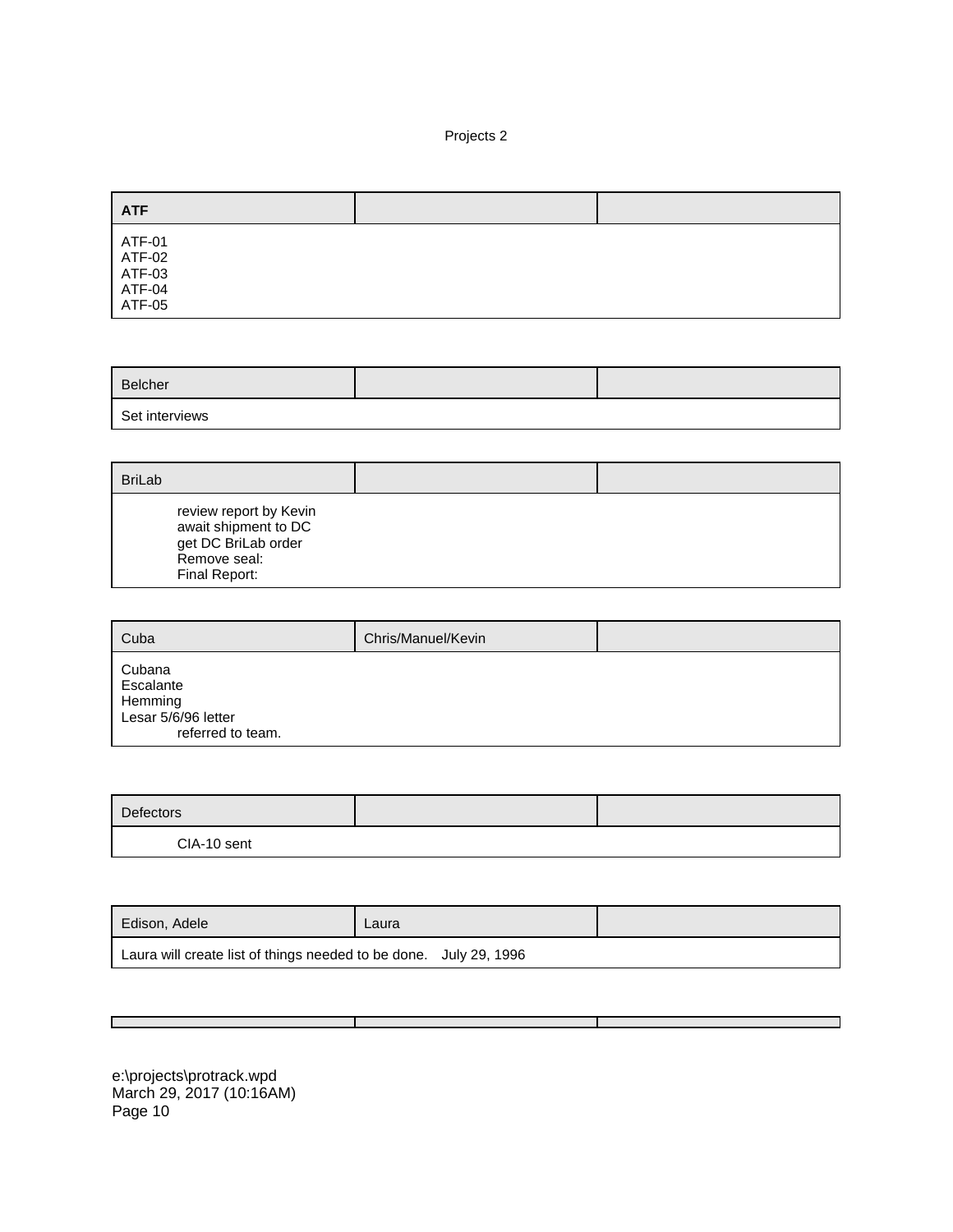| <b>Experts Conference</b> |  |
|---------------------------|--|
|                           |  |

| Foreign Records |  |
|-----------------|--|
|                 |  |

| Forensics | Brian |  |
|-----------|-------|--|
|           |       |  |

| Gayton, Carver | Phil |  |
|----------------|------|--|
|                |      |  |

| Goodpasture                   |  |
|-------------------------------|--|
| Draft questions for follow-up |  |

| Gun running                                                                  | Tim |  |
|------------------------------------------------------------------------------|-----|--|
| Review LaFontaine book for leads TBC:<br>Brian<br>Tim provide plan of action |     |  |

| Harris Article                                      | Doug |  |
|-----------------------------------------------------|------|--|
| 7/11 gave to Doug and asked for his recommendation. |      |  |

| Hosty                                 | Phil/Laura                                                    |  |
|---------------------------------------|---------------------------------------------------------------|--|
| draft questions<br>Interview November | Laura will send letter firming up November date July 29, 1996 |  |

ı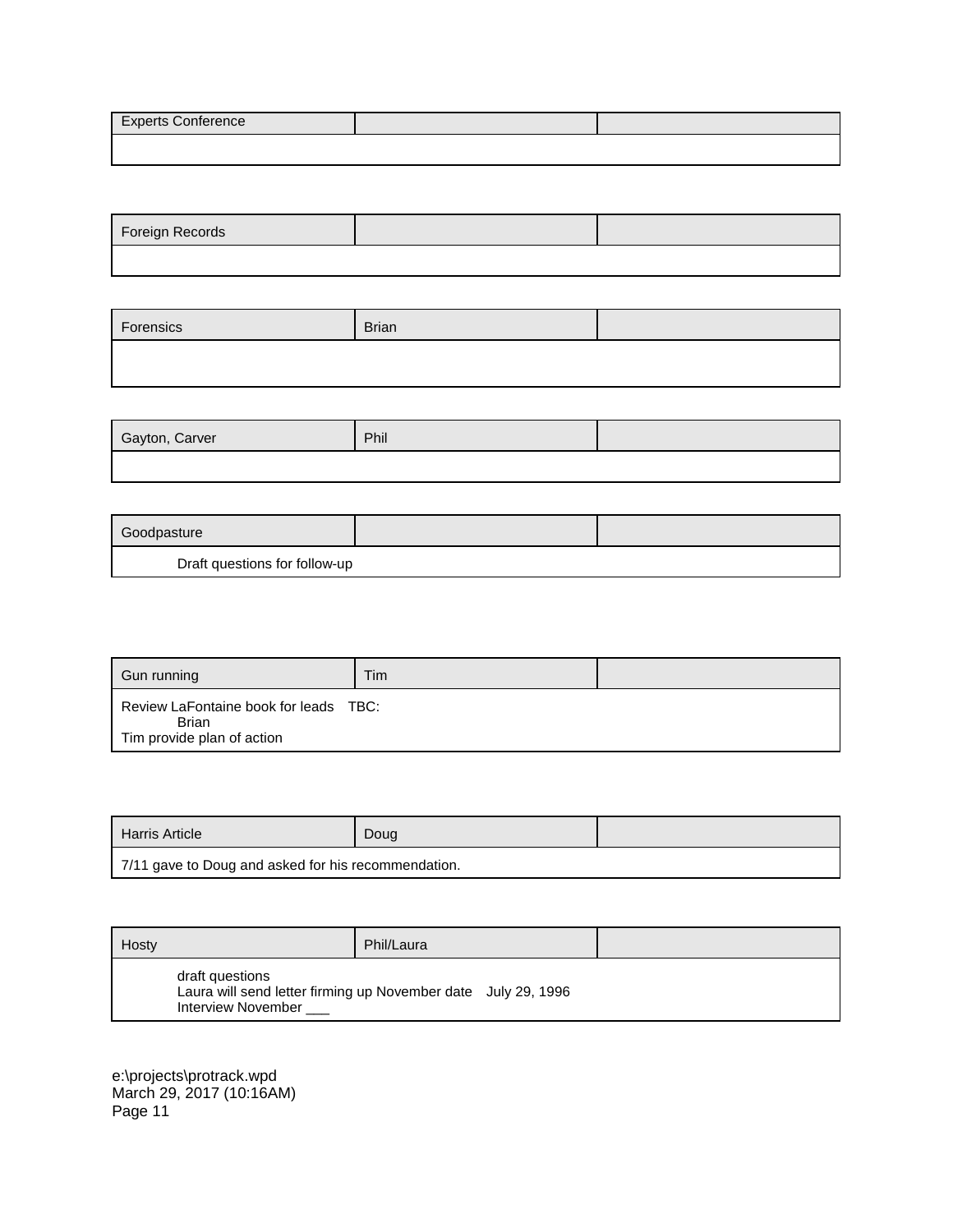| <b>HUAC</b> | Joe |  |
|-------------|-----|--|
|             |     |  |

| Interviews (not CIA or Medical)                                                                                                                                                                                                                              |  |
|--------------------------------------------------------------------------------------------------------------------------------------------------------------------------------------------------------------------------------------------------------------|--|
| Anderson<br>Kevin searching FBI/HSCA records<br>Manuel searching other information<br><b>Beschloss</b><br>TJG call<br><b>Bouck</b><br>get report from Joan<br>Caracristi<br>get report from Tim<br>Goodwin<br>Moynihan<br>Schlesinger<br>Sorenson<br>Specter |  |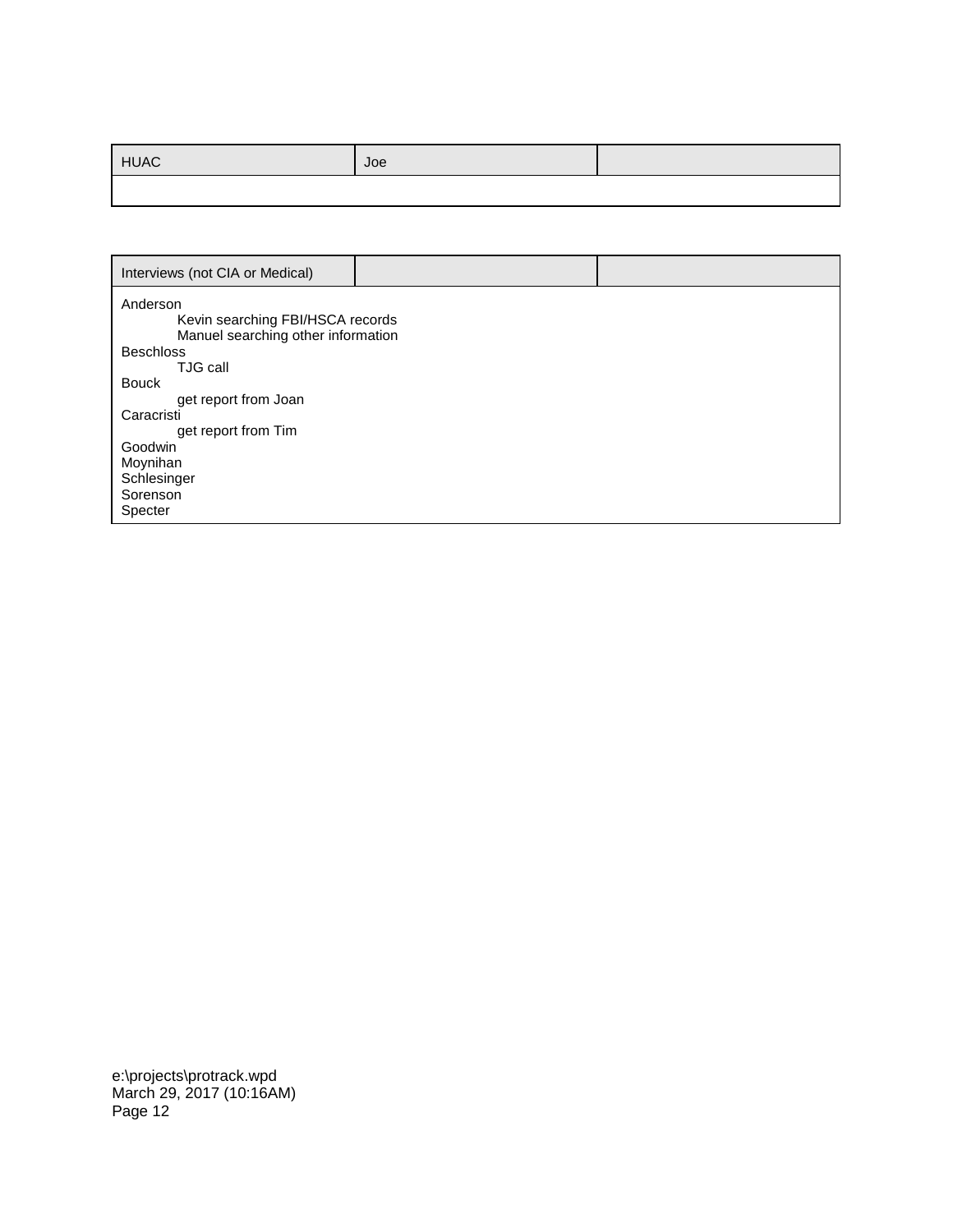| Lesar                                                                        |                                        |  |
|------------------------------------------------------------------------------|----------------------------------------|--|
| WC transcript<br>Joe is handling.<br>Ed Morgan<br>Anderson<br>see Interviews | Dave and Manuel look for Morgan papers |  |

| Lifton |  |
|--------|--|
|        |  |

| Manchester, William                                                                                   | <b>TJG</b> |  |
|-------------------------------------------------------------------------------------------------------|------------|--|
| Sent letter 6/20<br>Follow up call TBC: June 30<br>letter to JFK children<br>letter to Ethel Kennedy? |            |  |

| Mexico City                                                                                                                  |  |
|------------------------------------------------------------------------------------------------------------------------------|--|
| General<br>Michelle provide plan of action<br>Gestetner & Dillinger<br>Letter sent to Nechiporenko<br>Letter to Nechiporenko |  |

| Milam | <b>TJG</b> |  |
|-------|------------|--|
|       |            |  |

| Military                                                                                                                     | Tim |  |
|------------------------------------------------------------------------------------------------------------------------------|-----|--|
| Army Security Agency<br>Dallas<br>Conein issue<br>Lansdale<br>review Lansdale files in California?<br>Vietnam<br>JFK library |     |  |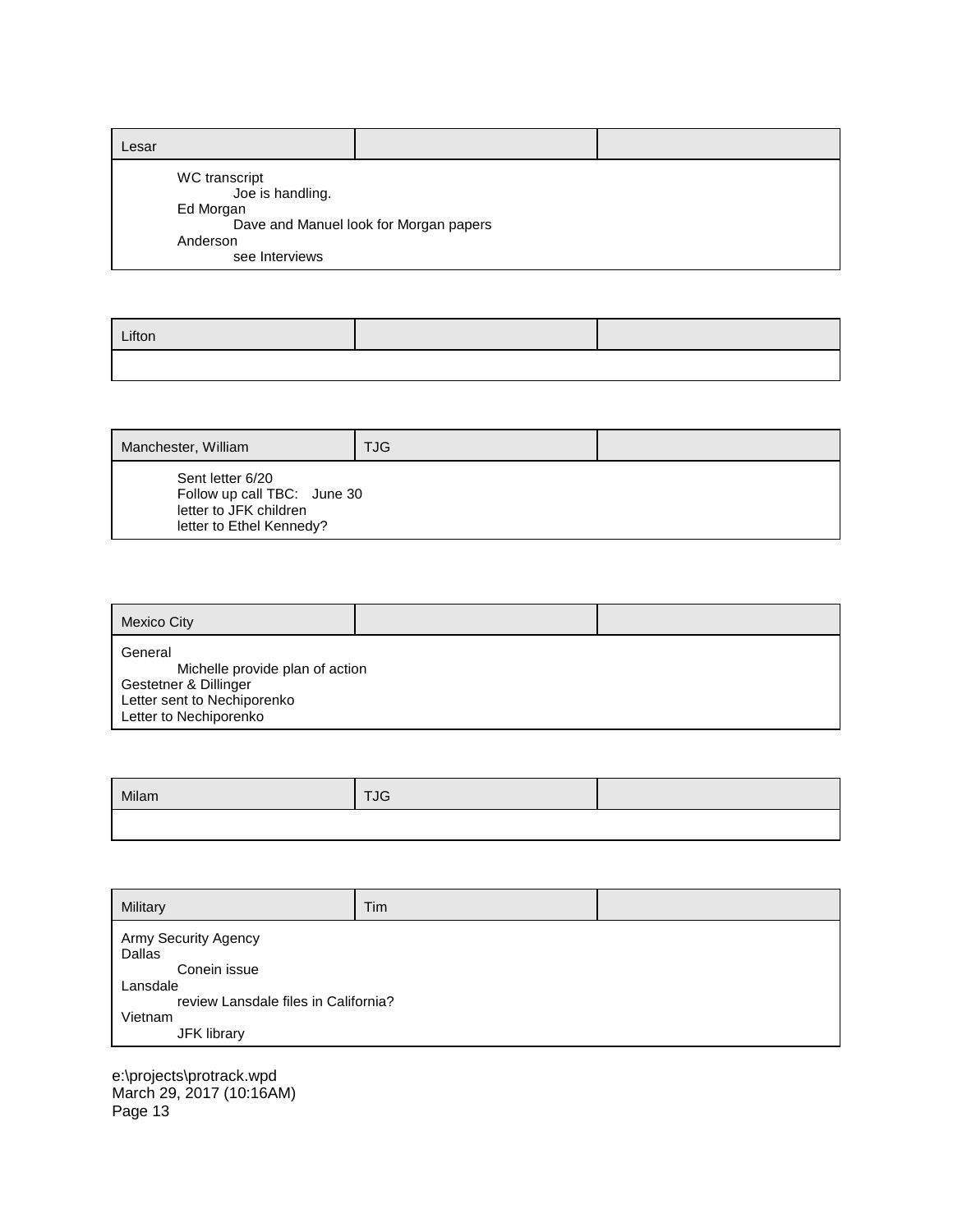| Nagel                 | Tom? |  |
|-----------------------|------|--|
| what else to be done? |      |  |

| <b>New Orleans</b>                                                                                                                                            | Laura |  |
|---------------------------------------------------------------------------------------------------------------------------------------------------------------|-------|--|
| August 12 trip<br><b>MCC</b><br>Connick<br>? INCA-Ed Butler<br>Laura and Dave meet and identify issues<br>Oster (Phil)<br>Shaw diary (Tom has responsibility) |       |  |

| Organized Crime | <b>Brian</b> |  |
|-----------------|--------------|--|
|                 |              |  |

| Oswald                              | Doug |  |
|-------------------------------------|------|--|
| Oswald's ID card memo July 29, 1996 |      |  |

| Palamara                           |  |  |
|------------------------------------|--|--|
| Tom will ask about Marty Underwood |  |  |

| Photos                                                                         |                                                                                   |  |
|--------------------------------------------------------------------------------|-----------------------------------------------------------------------------------|--|
| <b>See Dallas Project</b><br>check negatives/originals at Archives<br>Zapruder | Doug will prepare list of films to be examined for (negative numbers) at Archives |  |

| Posner                 | <b>TJG</b> |  |
|------------------------|------------|--|
| draft letter to Posner |            |  |